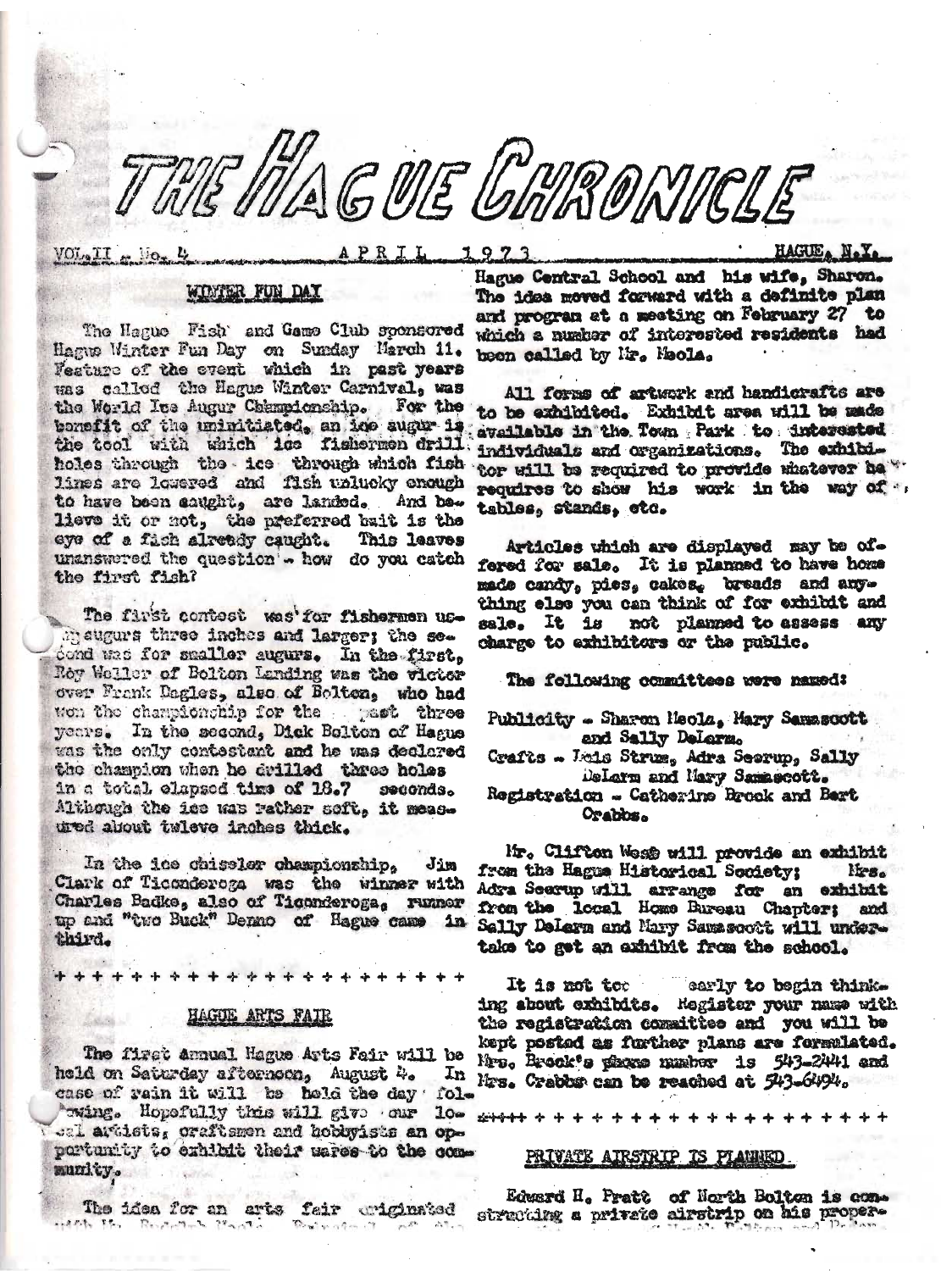and the whole the le other ... number monthly by Earl Seever, Has PAR, Silver Mar. . . . Your Louth 12074. It is mailer free ofstruction to all restriction of the four at Kague. It is supported flowerially by cl-The shooted citizens and local cirls oppanissticus. Howe items and announcements of general integest to the people of tagme are soliedted. .<br>Album adde del Sur ver de Santar del Vert i C'America .<br>The basic design to those you in comparison the model of a line of the

(continued from Page car)

area Honds. This is stout one and costhall miles narth of the lutersoution of Noute 91 and the Bolton Landing-Rivertank Road.

it's Prett started with on the grass strip, which will be about 1200 feet long, last fall, and hopes to complete the work this spring, He says that we rrass you. dent't need as mush distance to law tuit on percent you can get up speac a log faster, tien, has arranged for publication of 100 Currently Mr. Pratt is keeping his two-passang plane at deserville an "hope"s derver!

While the airstrip will be private, le-Pratt mays anybody is welcome to use it.

### THE CAVEINED ERS

\* \* \* \* \* \* \* *\* \* \* \* \* \** \* \*

Sponsored by inregay's Beachtront Hotel. the Bages Cavedwellers are staging their faret Invitational basketball touromoust at the Rugue School on April 1-4-7 and  $\mathbf{B}_{\alpha}$ Eight teams from the area have been invited to participate. Proceeds will to to the Hagus Scholarship Fund.

All of the Cavedwellers either live or work in Hague and most of them pasyed as Hague highschool teams in years game by. Members of the tonn are: Daniel Beloen, was is also the manager, Tany Blanchi, Loring Plase, Al Perkins, Dave Lay, like Laundres, tionary status. Phil Franter, Al warden and Tra Stull.

During the seasen, the team played in the Tri-County (Marren, Resex and Samilton) Learus. Hague was the laugus championship with a 121-111 overtime wit over Speculator on Haroh 4. The correst was fereed  $2273$ overtime when Phil Frasier scored with fine seconds to play. An overtime, Hagas ofthe Sea scared its opposent  $18 - 8$ . Aver the same son ended, the first four teams played a round-rottin tournament, Hanno asn  $200$ first game beating Speculate and in the finals beat Newcomb in a gas stared at

#### 人民民族主要管理人 10 万 网络短期 三十

The Levertheolick's also played in the Adio servinsk League with teams from Crome Point, theory of the compount lake the component of They fluished we move that we have been good fearth. The team also played in **them** Autubly of Columbia transforment at Glenne Falls and in the Groun Fount invitational EXMAX DENTESTIE

the team does a good job to publiciae our town and should have your support.

### HOTE MIRGAU TO PUBLICAL COOKHOOK

The LATINES Chapter, Home Bureau Federal. favorite restpes of the members: Extex pages will be provided or which additional we the moon an temporal and the senteed tastefully beams and contain other informa-"Less of intervent to the numerouses, between Liain: Fram leoul Dusinese Tirms Will de-John will be search in the country

· RISBO Will state in 1.75 mach. crossites Fill an Lateard hum Direau expenses are its NIMES CHAN IT YOU WANT TO ENAMETRE & GODTO send chees payable to les. After Seerop, Box  $1.7\%$ , 51,140x  $\lambda$ <sub>W</sub>y<sub>2</sub>, 1.Y. 12874. The business whil be available about Jum 1.

\*\*\*\*\*\*\*\*\*\*\*\*\*\*\*\*\*\*\*\*\*\*

#### SCHOOL BOARD MESTING

The School Board held its regular monthly meeting on Harph 12 with all members peroseration

Mr. Almon Riaing was appointed bas. Carpenter, Ray Bevins, Douglas Cash, Pate, driver/custodian, thus conting his probect

> The school calmids for 1973 - 74 mas **Adopted.**

The Board affinished recognized Local 200. SEIU (seavitous Banloyees Detectortional Union, AFL-CIO) as the bargaining sgent for the teachers, it having been selected by then by a vota at 8 to 5. Previously the Ragnes Teaminers Association was the spokesaan for the teachers. Dominick Viscorti the School Beard attorney was mand ungothstor for the Second Board. Board remove. Sime Prester is appointed the city it it ab-

 $4 - 13$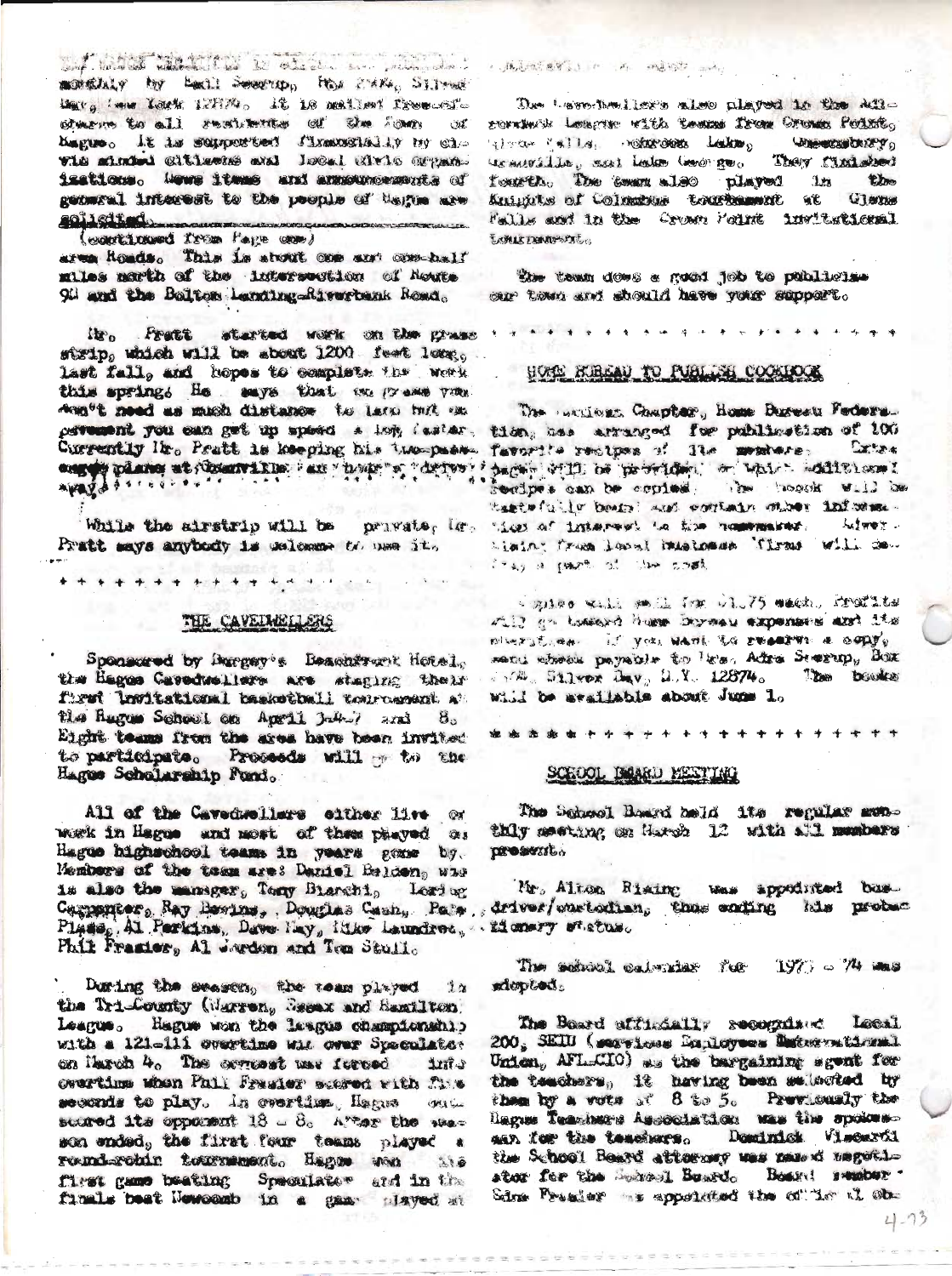server in the negotiations for the Board. **CONSTRACT** 

The architectural firm of Barker and orry was engaged to begin preliminary and maitecteral specifications for renewations to the concol's heating plant. Preliminary estimate of costs is about \$16,000. This matter will be brought before the voters at the annual reeting in May.

The Beard announced that a request had boon recolved from Clyde Black for transpertation for his child from his home to St. Mary's Parochial School in Ticonderega. The ratter was tabled to the April meeting. Mognahile the Dpard gave notice that Appil 1 is the deadline for requesting transport tation to St. Mary's.

The Ammal meeting of the School Dist. wict will be held on May 1 at 7:30 P.M. In a doparturo from post practices, voting on the school budget and beard member election will be held on the day following with the polls open from noon until 6 P.M.

# TOU BOARD ISSTING

The Town Roard held its regular monthly meeting on March 13 with all members of the Ponrd procent.

The supprvisor reported that he was in receipt of a letter from the Lake George Park Commission sevising him that the Town of Hagda would be required to raise the car which had fellon through the ice earlier in the winter. Hembers of the Board foll that the car should be regarded as having been abanduptly by its owner and it as therefore the responsibility of the Sheriff of Warren County to see that it was renoved from the Lake. No action was taken.

The museviser had reviewed with the County Mealth Department the roblem of regulating deping areas for sertie sanitation trucks and had been advised that from a hoalth stendpoint, a pit should be provided for that purpose at the Sanitery Lend. fill. A resolution to the cifect that the um provido for such a più ani that opera.

pe of septie somitation trudes to directed to ase the pit, was approved.

There was further discussion as to uses to which Foderal revenue sharing Tunds should be rut. The mb took of a musicr was to the town hall. These items will be onnlored further when specific ousts have been obtained.

The matter of establishing regulations for obtaining building pormits and permits for installing soverage dispesal **Systomo** was delegated to the Town Plaming Commit. toe for study.

Board The next regular meeting of the will be held on April 10.

\*\*\*\*\*\*\*\*\*\*\*\*\*\*\*\*\*\*\*\*\*\*

# YOUTH DIES CLUBLIC ROUTAIN

John Wilson Mealy, 16, of Burnt Hills,<br>New York fell about eighty feet to his death while climbing Bloomer Mountain on Haroh 3. Healy was climbing the mountain, which is situated at the north side of Tongue Hountain just west of Sabbath Day Point with two other youths, Romald Orbacs and Craig Kayser, both of Sootda. State Police from the Shestertown aubutation anid that the stones underfoot gave way and Maon Healy lost his footing he fell. He crashed through several tree Habs bafore landing on a lower ledge. Mocording to the police. he died immediately.

\*\*\*\*\*\*\*\*\*\*\*\*\*\*\*\*\*\*\*\*\*\*

# REPUBLICANS SELECT THATR CANDIDATES

Local Republicans met at the Town Hall on Narch 22 to propare a slate of candidates for local effices to be contested this fall.

Richard Bolton who acted as chairmen of the meeting was the unaniwous choice to be the party's candidate for Tom Supervicer. Mr. Bolton pledged to mant a vigorous campaign for the office and state? that his first act as reparvisor would be to roll back the supervisor's salary to what it was in 1972.

Councilman Housed Estwott had announced that he would not nook resolection. Accordingly, Joe Streeter and Clifford Prasier announced their onndidector. Both will run in the June Primary.

Anron Middleton initially indicated that he would run for enother tarm as Tean Clerk. However, when Mrs. Mary Seripture and Mrs. Chard Down consumed: this there for nould